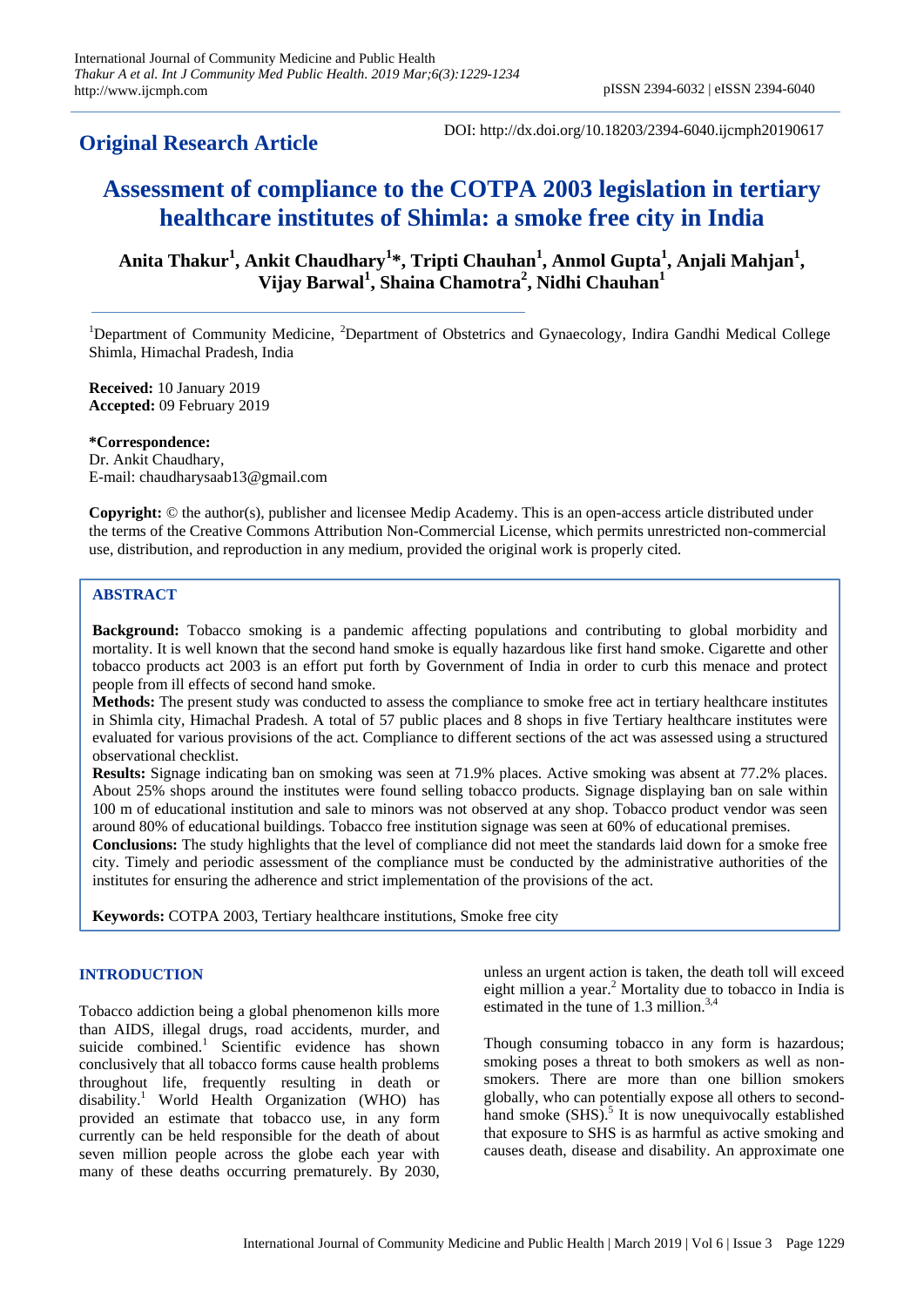million people are estimated to die each year from the effects of second-hand smoke.<sup>6</sup>

To curb down the global tobacco epidemic, WHO came up with the comprehensive response in the form of framework convention on tobacco control (FCTC).<sup>7</sup> Recognizing adverse health impact of SHS among nonsmokers, Government of India translated FCTC into "cigarettes and other tobacco products (prohibition of advertisement and regulation of trade and commerce, production, supply, and distribution) act, 2003" (COTPA) to prohibit and regulate tobacco use in India. $8$  This legislation is intended to protect and promote public health, encompass evidence based strategies to reduce tobacco consumption, to curb smoking in public places and impose penalties to the violators.

Among various states in India Himachal Pradesh has been a better performer under this legislation with state itself along with its capital having been declared smoke free.<sup>9,10</sup> Varying levels of compliance have been demonstrated to different sections of the legislation in the state, which tends to decline with the passage of time.<sup>11,12</sup>

Though many surveys to assess compliance have been conducted in public places globally, yet this parameter has been explored minimally in academic tertiary health care institutions. A tertiary institute serves both as a provider of health-care as well as medical education to the budding doctors. A smoke free hospital campus can display an example for commitment towards good health. On one hand, it communicates a health oriented message to the community and patients, and on the other hand it can certainly reduce exposure to harmful tobacco smoke. It further discourages initiation of smoking amongst nonusers of smoking and motivates smokers to quit.

Keeping all this in mind, the present study was undertaken with an objective of assessment of compliance to smoke free act (COTPA 2003) in tertiary healthcare institutes and associated facilities in Shimla city, Himachal Pradesh.

# **METHODS**

#### *Study area*

The study was conducted in the tertiary health care academic institutes of Shimla city, Himachal Pradesh comprising of Indira Gandhi Medical College Shimla, Government dental college Shimla, Kamla Nehru hospital for mother and child Shimla, regional cancer centre, Sister Nivedita Government nursing college; and associated hospitals and facilities.

#### *Study population*

The study was conducted in the public places of the institutions as defined in COTPA 2003. The public places such as hospital buildings, educational buildings, accommodation facilities, eateries, offices, other "most frequently visited public places (parking lots, thorough fares)' and public transport were included for the purpose of study. A list of all such public places and shops in and around institutes was prepared for study purpose.

#### *Study design*

An observational cross sectional study.

# *Study period*

The study was conducted for a period of 3 months from August 2018 through November 2018.

#### *Study sample*

After a survey of the institutes, 57 public places and 8 shops were included in study for assessment of COTPA compliance.

# *Study tool*

A structured observational checklist adapted on the COTPA 2003 specifications and guidelines; and a guide jointly developed by John Hopkins school of public health, tobacco free kids and international union against tuberculosis and lung disease was used to record the observational findings.13,14

# *Procedure*

A list of different categories of public places as defined by COTPA 2003 was prepared. Data was collected from various public places using the structured observational checklist. Offices, educational buildings were observed in official hours, shops and eateries during peak business hours and public places during peak visited timings. Out of various sections of the act, the compliance to Section 4, Section 5 and Section 6 of the COTPA 2003 was assessed during the study.

# *Statistical analysis*

The data was collected, cleaned and entered into Microsoft Excel spreadsheet and was transferred to Epi info version 7.2.2.6 software. The discrete variables were expressed in terms of frequencies, proportions and percentages with 95% confidence intervals. The continuous variables were expressed as means±standard deviation. Pearson"s Chi-squared or Fisher exact test was used to test the statistical significance of dichotomous categorical data. Two tailed  $p<0.05$  was considered as statistically significant.

# *Ethical considerations*

Prior permission was taken from Institute Ethical Committee to go ahead with the study. Institutional identifiers were omitted in order to maintain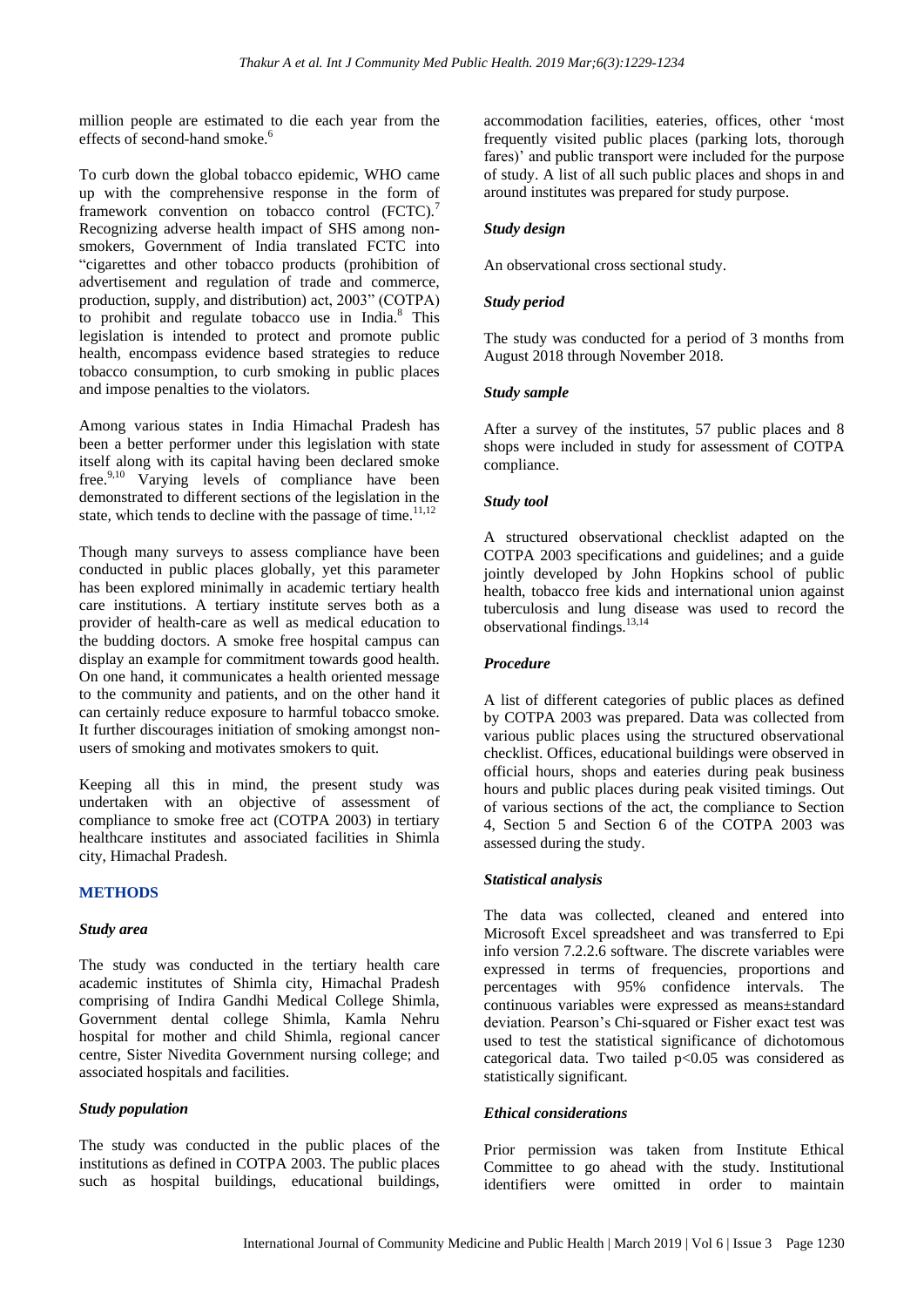confidentiality and anonymity. Necessary prior permission for the study was obtained from concerned Administrative authorities of the Shimla city.

# **RESULTS**

The present observational cross-sectional study was conducted among 57 public places and 8 shops of the tertiary care institutes of Shimla city. The distribution of various categories and sub-categories of the public places included in study is summarized in Table 1. The mean time of observation of was  $30.17\pm9.90$  minutes (15 to 60) minutes).

#### *COTPA section 4 compliance*

COTPA section 4 prohibits persons from smoking in public. Table 2 shows the compliance of section 4 in the public places of the institutes.

Active smoking was seen in about 22.8% of places. About 71.9% places displayed a signage signaling ban on smoking inside building. About 63.2% places displayed the standard warning signage saying "no smoking area: smoking here is an offence". In 36.8% places, signage showing name of authority to which a complaint can be made in case of violation of act was seen. Smoking aids were observed at less than 5% of places. Tobacco remains were observed at about 26.3% places. No 'designated smoking area (DSA)' was seen anywhere in institutes. In 35.1% places, a person violating the act was imposed fined in past one year.

# **Table 1: Study sample distribution.**

| Category (n)                     | <b>Sub-category</b>           | Number $(\% )$ |
|----------------------------------|-------------------------------|----------------|
| <b>Public places</b><br>$(n=57)$ | <b>Offices</b>                | 19(33.3)       |
|                                  | Eateries                      | 12(21.1)       |
|                                  | Hospital/college<br>buildings | 11(19.3)       |
|                                  | Most visited public<br>places | 9(15.8)        |
|                                  | Residential buildings         | 3(5.3)         |
|                                  | <b>Transport facilities</b>   | 3(5.3)         |
| Shops $(n=8)$                    |                               | (100)          |

Table 3 compares different categories of public places for the compliance COTPA 2003 section 4. Overall the offices, hospital buildings and transport facilities displayed better compliance; however the difference was not statistically significant except for issuing challans to violators.

#### **Table 2: COTPA section 4 compliance of all public places of tertiary institute (n=57).**

| <b>Indicator</b>                                                   | Number $(\% )$ | 95% CI    |
|--------------------------------------------------------------------|----------------|-----------|
| Signage signalling ban on smoking at entrance                      | 29(50.9)       | 37.3-64.4 |
| Signage signalling ban on smoking inside public place              | 41 (71.9)      | 58.5-83.0 |
| Signage of 'no smoking area: smoking here is an offence'           | 36(63.2)       | 49.3-75.6 |
| Signage of 60 $\text{cm} \times 30 \text{ cm}$ inside the building | 25(43.9)       | 30.7-57.6 |
| Signage displaying authority for making complaint                  | 21(36.8)       | 24.5-50.7 |
| Message displayed in a language specified in act                   | 57 (100)       | 93.7-100  |
| No active smoking during observation                               | 44 (77.2)      | 64.2-87.3 |
| No visible ashtrays/ashbins indoors                                | 55 (96.5)      | 87.9-99.6 |
| No lighter/matchbox observed indoors                               | 57 (100)       | 93.7-100  |
| No cigarette/bidi stubs inside location                            | 42(73.7)       | 60.3-84.5 |
| No matchsticks on floor                                            | 40(70.2)       | 56.6-81.6 |
| No odour of tobacco inside location                                | 47(82.5)       | 70.1-91.3 |
| Absence of designated smoking areas indoors                        | 57 (100)       | 93.7-100  |
| Any awareness regarding COTPA 2003                                 | 54 (94.7)      | 85.4-98.9 |
| Facility issued challan to violator in past one year               | 20(35.1)       | 22.9-48.9 |

#### *COTPA 2003 Section 5 and 6 (a) compliance*

COTPA 2003 section 5 prohibits advertisement of cigarettes and other tobacco products except in certain conditions as clarified under the act. Section 6 (a) of COTPA 2003 prohibits sale of cigarette or other tobacco products to a person below the age of eighteen years. However as tertiary care institutes are also educational institutions, such advertisement and sale is not permissible within the premises of institutes.

The compliance of the shops for section 5 and 6 (a) is shown in Table 4*.* About 25% shops were observed selling tobacco products, clearly violating act. No shop displayed any kind of tobacco advertisement at site. Signage displaying ban on sale within 100 m of educational institution and sale to minors was not seen at any shop.

#### *COTPA 2003 Section 6 (b) compliance*

Section 6 (b) of COTPA 2003 prohibits sale of cigarette or other tobacco products in an area within a radius of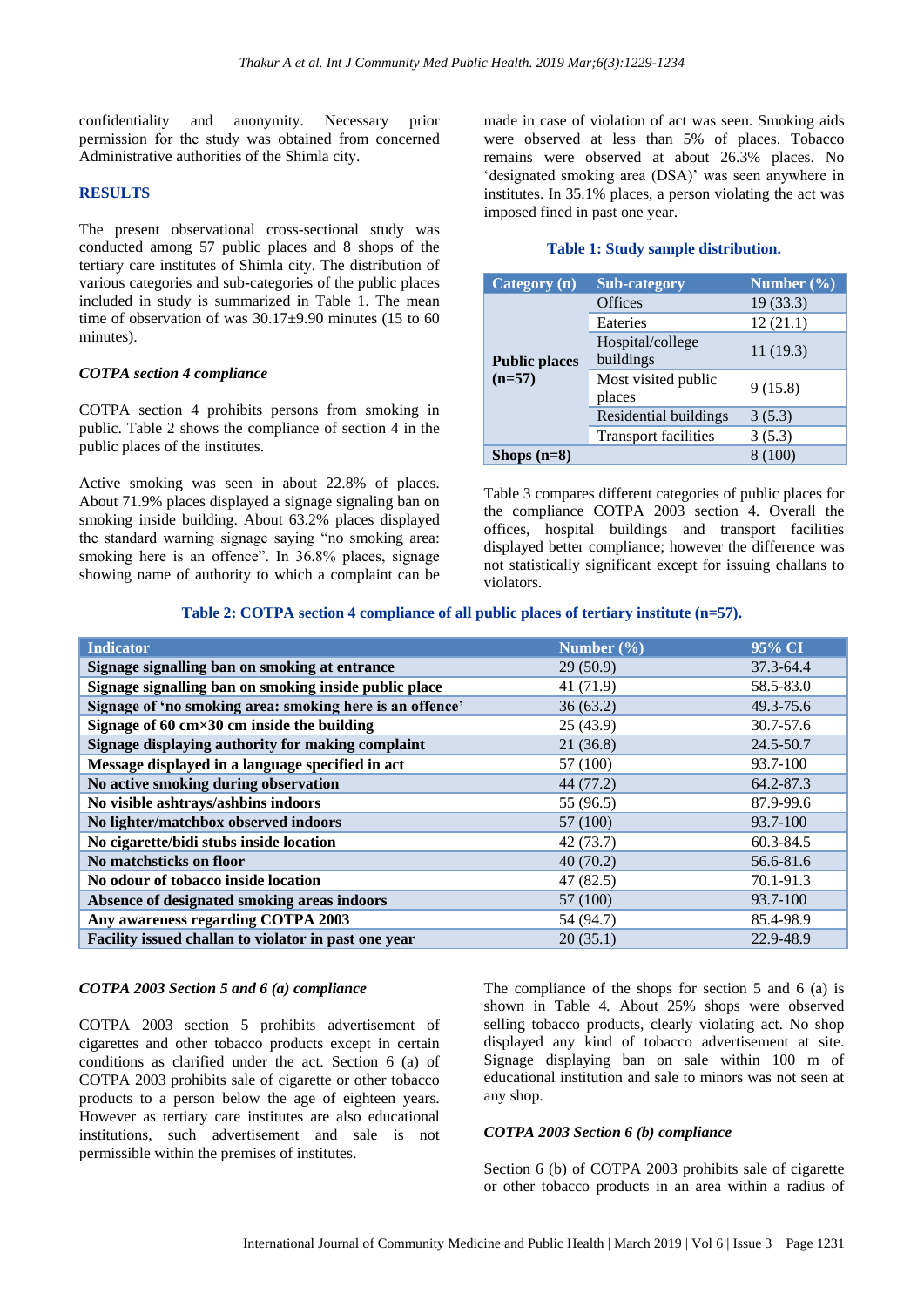one hundred meters of any educational institution. In addition Government has also issued tobacco free

educational institution guidelines.

| <b>Indicator</b>                                                  | <b>Offices</b><br>$(n=19)$ % | <b>Eateries</b><br>$(n=12)$ % | <b>Hospital or</b><br>college buildings<br>$(n=11)$ % | <b>Most visited</b><br>places<br>$(n=9)$ % | <b>Residential</b><br>$(n=3)$ % | <b>Transport</b><br>$(n=3)$ % | P value |
|-------------------------------------------------------------------|------------------------------|-------------------------------|-------------------------------------------------------|--------------------------------------------|---------------------------------|-------------------------------|---------|
| Sign of<br>smoking ban<br>at entrance                             | 9(47.4)                      | 4(33.3)                       | 7(63.6)                                               | 6(66.7)                                    | $\mathbf{0}$                    | N/A                           | 0.117   |
| <b>Signage of</b><br>ban on<br>smoking<br>inside                  | 12(63.2)                     | 7(58.3)                       | 11(100)                                               | 7(77.8)                                    | 1(33.3)                         | 3(100)                        | 0.060   |
| Sign "no<br>smoking<br>area:<br>smoking<br>here is an<br>offence" | 12(63.2)                     | 4(33.3)                       | 9(81.8)                                               | 7(77.8)                                    | 1(33.3)                         | 3(100)                        | 0.081   |
| <b>Signage of 60</b><br>cm by 30 cm<br>inside                     | 8(42.1)                      | 4(33.3)                       | 6(54.5)                                               | 3(33.3)                                    | 1(33.3)                         | N/A                           | 0.419   |
| <b>Sign</b><br>displaying<br>authority's<br>name for<br>complaint | 5(26.3)                      | 3(25)                         | 8(72.7)                                               | 4(44.4)                                    | 1(33.3)                         | $\boldsymbol{0}$              | 0.087   |
| Message in a<br>specified<br>language                             | 19 (100)                     | 12(100)                       | 11(100)                                               | 9(100)                                     | 3(100)                          | 3(100)                        |         |
| No active<br>smoking<br>during<br>observation                     | 17(89.5)                     | 10(83.3)                      | 8(72.7)                                               | 4(44.4)                                    | 2(66.7)                         | 3(100)                        | 0.133   |
| No ashtray<br>inside                                              | 19 (100)                     | 10(83.3)                      | 11(100)                                               | 9(100)                                     | 3(100)                          | 3(100)                        | 0.299   |
| No lighter or<br>matchbox<br>inside                               | 19 (100)                     | 12(100)                       | 11(100)                                               | 9(100)                                     | 3(100)                          | 3(100)                        |         |
| No cigarette<br>stubs inside<br>location                          | 15 (78.9)                    | 9(75)                         | 10(90.9)                                              | 3(33.3)                                    | 2(66.7)                         | 3(100)                        | 0.076   |
| N <sub>0</sub><br>matchsticks<br>on floor                         | 14(73.7)                     | 9(75)                         | 9(81.8)                                               | 3(33.3)                                    | 2(66.7)                         | 3(100)                        | 0.188   |
| No tobacco<br>odour inside                                        | 16(84.2)                     | 9(75)                         | 11(100)                                               | 6(66.7)                                    | 2(66.7)                         | 3(100)                        | 0.296   |
| <b>Absence of</b><br><b>DSA</b>                                   | 19 (100)                     | 12(100)                       | 11(100)                                               | 9(100)                                     | 3(100)                          | 3(100)                        |         |
| <b>Prior</b><br>sensitization<br>regarding<br>act                 | 16(84.2)                     | 12(100)                       | 11 (100)                                              | 9(100)                                     | 3(100)                          | 3(100)                        | 0.474   |
| <b>Facility fined</b><br>violators in<br>past one year            | 3(15.8)                      | 2(16.7)                       | 11(100)                                               | 4(44.4)                                    | $\boldsymbol{0}$                | $\boldsymbol{0}$              | < 0.001 |

# **Table 3: COTPA section 4 comparison of public places.**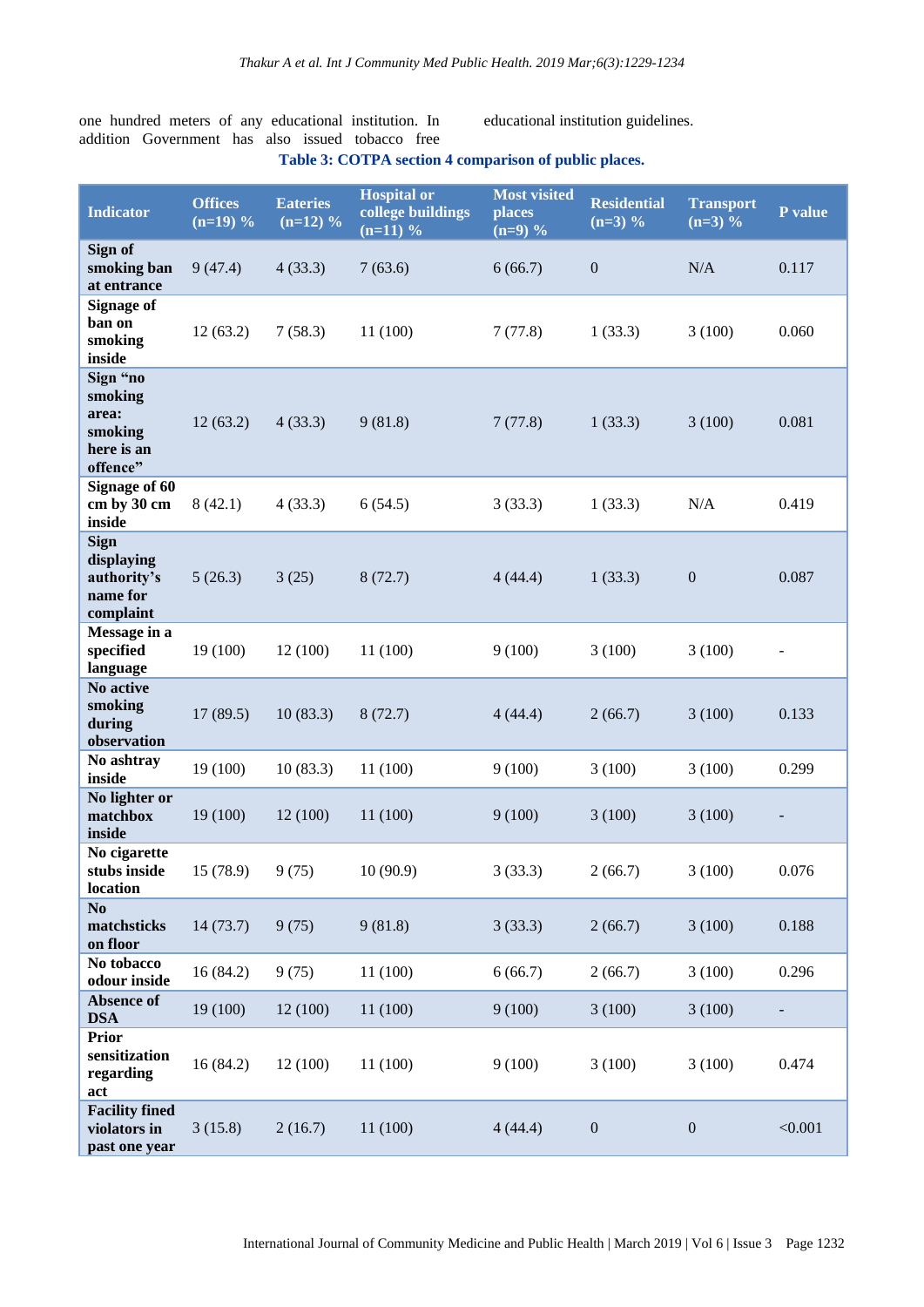Table 5 highlights the compliance of COTPA section 6 (b) in the institutes. No tobacco product vendor was observed within 100 m in 20% of institutions. "Tobacco free institution" signage on was observed in almost 60% institutions. No tobacco POS was seen inside anywhere. Active smoking was seen inside 60% educational buildings.

#### **Table 4: COTPA section 5 and 6 (a) compliance of shops.**

| <b>Indicator</b>                                                         | Number $(\% )$ | 95% CI       |
|--------------------------------------------------------------------------|----------------|--------------|
| Shop selling tobacco product within $100 \text{ m}$ of institute $(n=8)$ | 2(25)          | $3.2 - 65.1$ |
| Sign displaying ban on sale within 100 yards of institute $(n=8)$        | $\theta$       |              |
| Warning signage displaying ban of sale to minor $(n=2)$                  | $\mathbf{0}$   |              |
| No Advertisement in any form at shop $(n=2)$                             | 2(100)         | 15.8-100     |
| <b>Presence of Non-minor vendor</b> $(n=2)$                              | 2(100)         | 15.8-100     |
| No tobacco product sold to minor during observation $(n=2)$              | 2(100)         | 15.8-100     |
| Vendor enquiring about age of purchaser $(n=2)$                          | $\Omega$       |              |
| Non prominent display of tobacco products $(n=2)$                        | 2(100)         | 15.8-100     |
| No tobacco product kept within 6 inches of eatables $(n=2)$              | 2(100)         | 15.8-100     |
| No loose cigarette sold at shop                                          |                |              |
| Absence of vending machine for tobacco products $(n=2)$                  | 2(100)         | 15.8-100     |

# **Table 5: COTPA section 6 (b) compliance of educational institution buildings (n=5).**

| <b>Indicator</b>                                                                                      | Number $(\% )$ | 95% CI        |
|-------------------------------------------------------------------------------------------------------|----------------|---------------|
| No tobacco product vendor within 100 m of institution                                                 | 1(20)          | $0.5 - 71.6$  |
| 'Tobacco free institution' signage on boundary wall or entrance of institution                        | 3(60)          | 14.7-94.7     |
| Signage displaying ban on sale within 100 m of institution near main<br>gate/boundary wall            | 3(60)          | $14.7 - 94.7$ |
| Signage showing "no smoking area: smoking here is an offence" of specified size<br>inside institution | 5(100)         | $47.8 - 100$  |
| No tobacco shop inside the institution building                                                       | 5(100)         | $47.8 - 100$  |
| No active smoking inside institution                                                                  | 2(40)          | $5.3 - 85.3$  |

#### **DISCUSSION**

The present study was undertaken to study the compliance to section 4, section 5 and section 6 of COTPA 2003 in tertiary care institutes located in a smoke ‑free city of India. In the present study no active smoking was seen in 77.2% of places which was similar to a study conducted in medical institute of North India (75%). <sup>15</sup> In contrast to a similar study conducted in Chandigarh, active smoking was not observed in 47.5% of places.<sup>16</sup>

Signage signaling ban on smoking inside public place was observed in 71.9% places. This compliance was better than what was observed in two similar studies where signage was seen at 20% and 28% places respectively.15,16 In 36.8% places, signage showing name of authority to whom a complaint can be made in case of violation of act was observed in the present study. Only 5% of places displayed such signage in a study by Tripathy et al, while Sharma et al reported absolute absence of such signage.<sup>15,16</sup>

In our study, the smoking aids were seen at mere 4.5% of places. In contrast such aids were seen at about 65% places in an institute in Chandigarh.<sup>16</sup> No tobacco remains (cigarette/bidi stubs) were seen at 73.7% places.

About 70% places were found to be tobacco litter free in a study by Sharma et al while Tripathy et al reported such proportion to be only 7.5% places.<sup>15,16</sup>

Indirect smoking indicators like matchsticks on floor and odour of tobacco were found to be absent at 70.2% and 82.5% places respectively. An absolute non-compliance was reported by Sharma et al for this provision of the act. $15$ 

As tertiary care institutes are also the educational institutes, as per COTPA 2003, no tobacco product can be sold within 100 m of the institution. However, in present study 25% of total shops were found violating act by selling tobacco products. In a similar study tobacco products were not sold at about 75% places around institution.<sup>15</sup>

#### **CONCLUSION**

Tobacco consumption in any form is a major contributor of non-communicable diseases and second hand smoke is as harmful as first hand smoke. A varied compliance was observed for different sections in the institutional premises. The poor compliance observed for certain aspects advocate necessary corrective actions. Periodic compliance surveys should be undertaken to monitor the